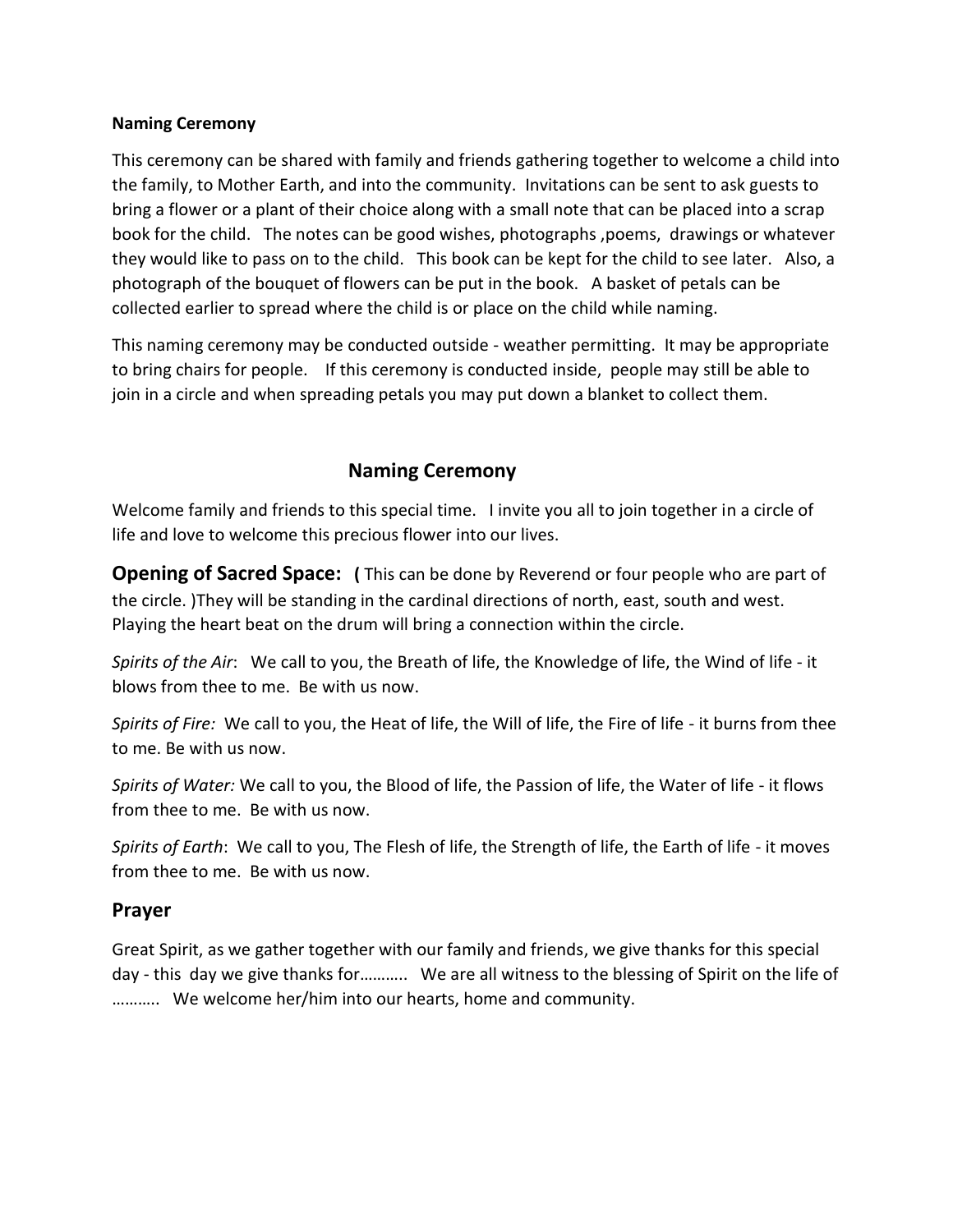Dear\_\_\_\_\_\_\_\_\_\_\_\_

May the road rise up to meet you May the wind always be at your back May the sun shine warm upon your face May the rain water your path

### **Song:**

### *This Little Light of Mine*

This little light of mine, I'm gonna let it shine, x3

Let it shine x3

I'm gonna take this light around the world and I'm gonna let it shine x3

Let it shine x3

Won't let anyone blow it out, I'm gonna let it shine x3

Let it shine x3

Let it shine x3

### OR

### *We Are There*

*by Molly Atkinson-Powell (music available upon request from*  [grandmotherblueowl@gmail.com](mailto:grandmotherblueowl@gmail.com)*)*

Chorus

If you need a shoulder to cry into

If you need a hand to grab onto

If you need a back you can jump onto

If you need open arms you can run into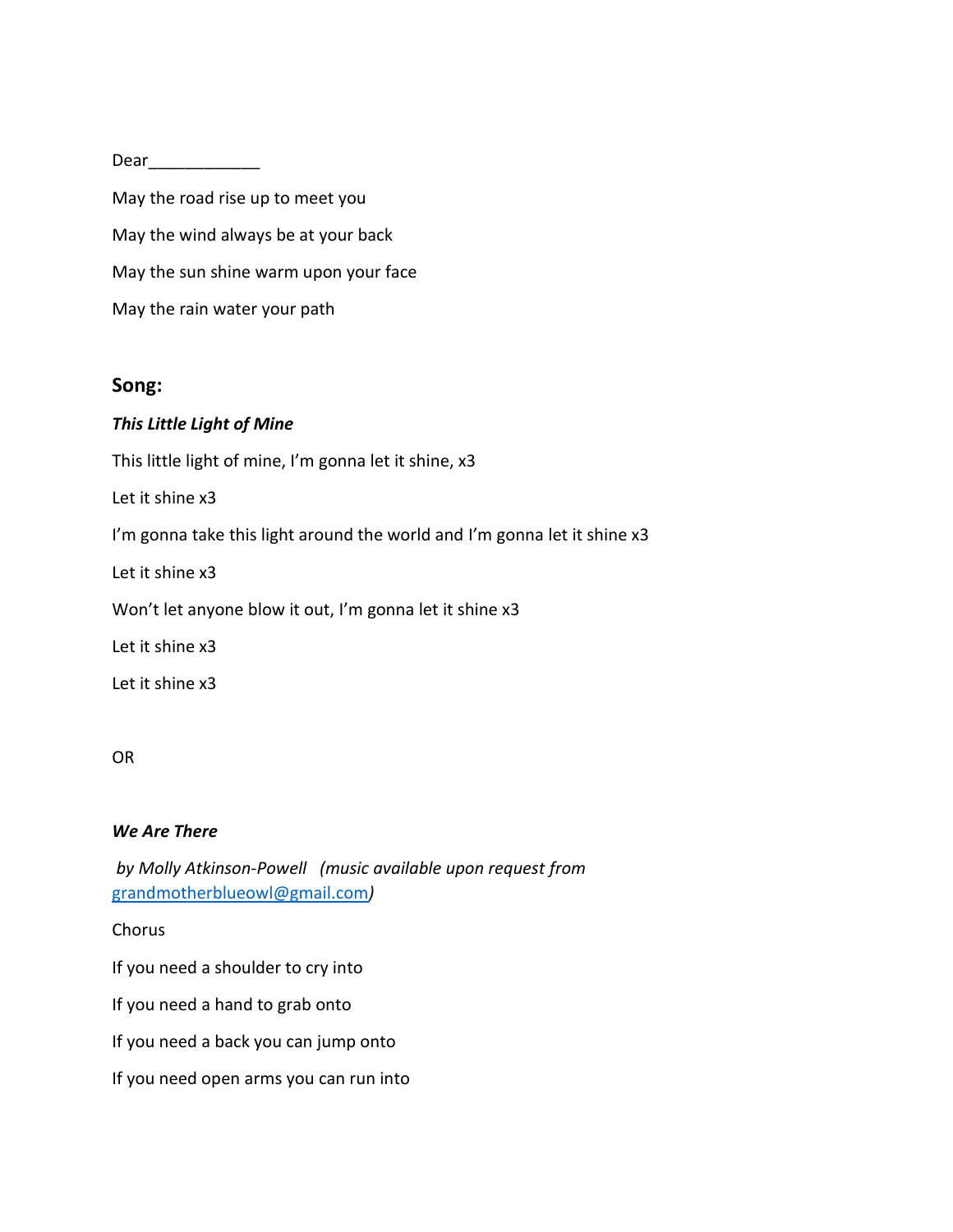We are there/ We are here We are there/We are here We are always there/We are always here

Just like the roots of the trees deep in the earth Just like the nest that surrounds the baby birds Just like the rock that holds up the mountain top We will always be there to guide you along We will always help you stay strong

When I think of the two of you All I can see is the light that shines through And your eyes that smile and your giving hands Your gentle ways and adventurous plans There is so many ways that water can flow These are the things that you will always know As you grow into the people you are best You'll be amazed at the strength you possess Take your time growing up, there is no need to rush Keep your kindness and your spirit generous You both came to teach us pure love and light Now we will hold the ground as you take flight

If you need a shoulder to cry into If you need a hand to grab onto If you need a back you can jump onto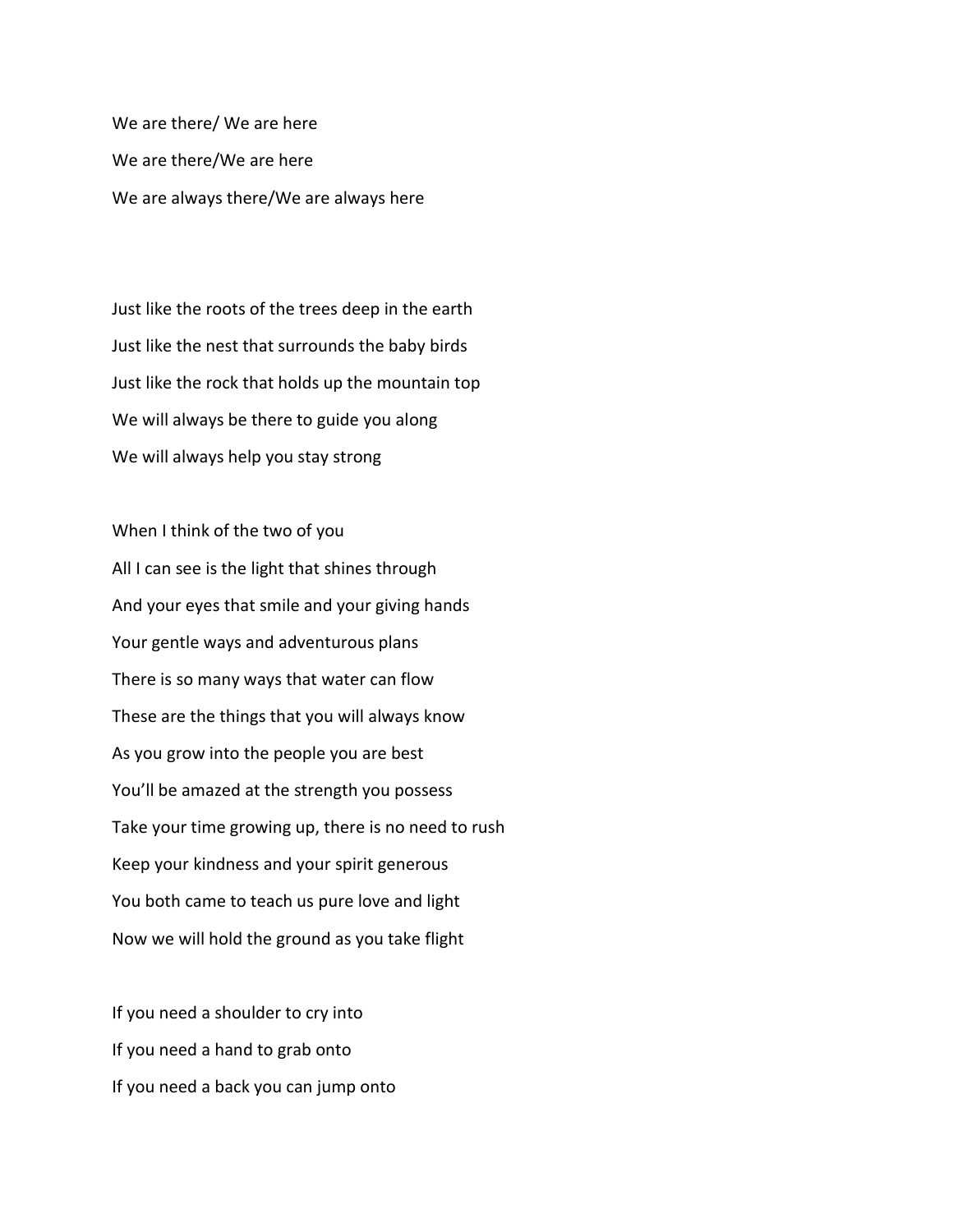If you need open arms you can run into We are there/ We are here We are there/We are here We are always there/We are always here

**Reading**: This may be shared by an elder/ grandparent or the Reverend.

The Prophet by Kahlil Gibran

Your children are not your children, they are the sons and daughters of Life's longing for itself.

They come through you but not from you,

And though they are with you yet they belong not to you.

You may give them your love but not your thoughts. For they have their own thoughts.

You may house their bodies but not their souls, for their souls dwell in the house of tomorrow, which you cannot visit, not even in your dreams.

You may strive to be like them, but seek not to make them like you. For life goes not backward nor tarries with yesterday.

You are the bows from which your children as living arrows are sent forth. The archer sees the mark upon the path of the infinity, and He bends you with his might that His arrows may go swift and far. Let your bending in the Archer's hand be for gladness; for even as He loves the arrow that flies, so He loves also the bow that is stable.

# **Message**

Welcome Family and Friends

We meet here today in celebration of a new life which has entered into this world, a life with all the potential spiritual growth, which is part of our divine heritage.

Being children of the Great Spirit we are sharing in a ceremony which is ancient in character and sacred in essence. This ceremony is a recognition of the new life which has come amongst us, an acknowledgement of identity and of oneness with God.

Men and women have always felt the need to be distinquished from one another and known by an individual name. This is just as desirable today as it has ever been.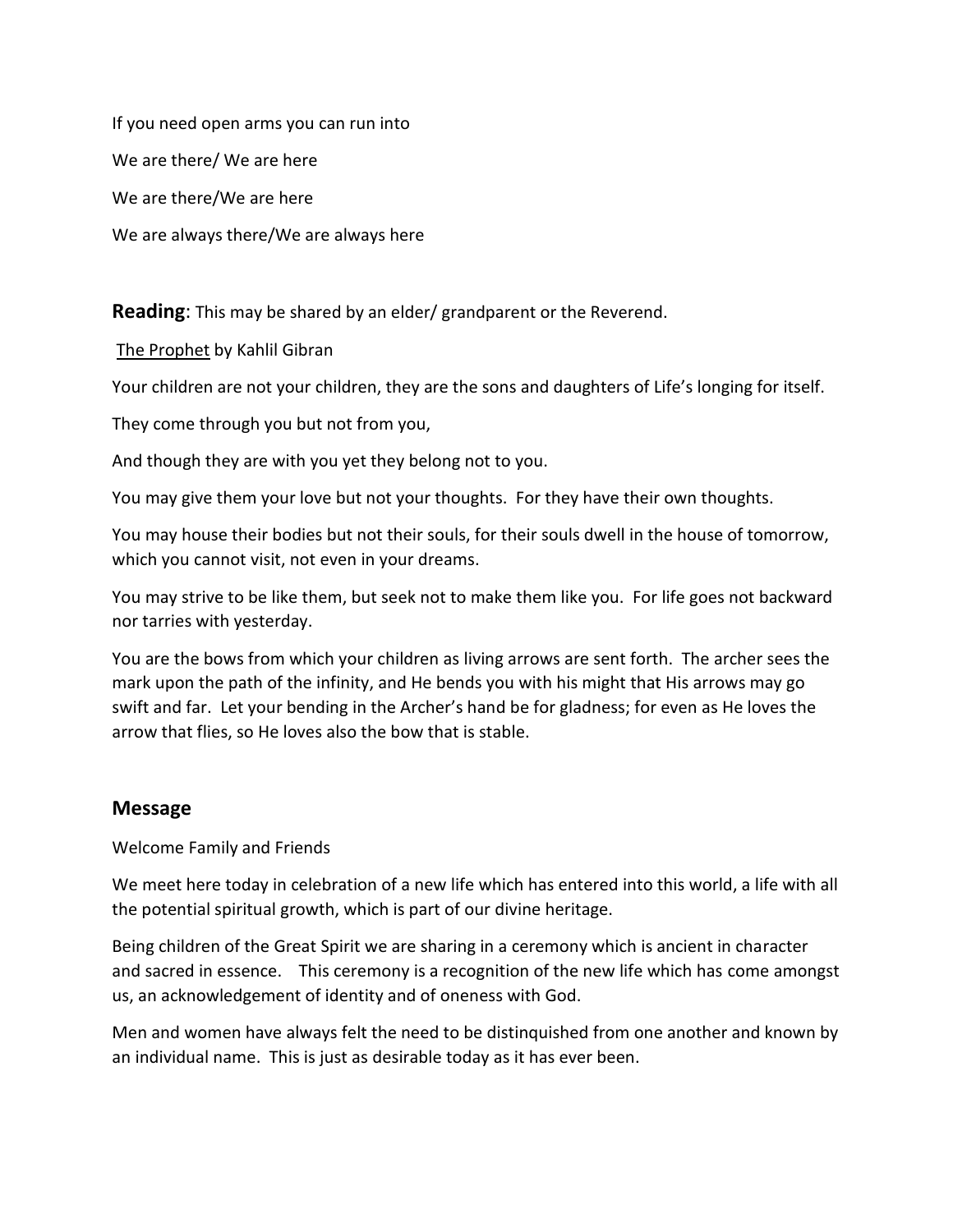Our service of naming is, therefore, an act of thanksgiving for this young life and an opportunity for each of us to dedicate ourselves to their future wellbeing. We seek God's blessing on this child, who may shed radiant light in our world. It may be that they will lead mankind into greater knowledge and understanding.

It is the duty of parents and guardians to train children in the ways of spiritual growth, therefore no two or three sponsors alone will suffice to support them in this task. A duty devolves upon us all to share responsibility for the welfare of this little child. Today's children are the promise of a better world.

Spiritualism acknowledges that children are blossoms of Divine Love. A blessing from God born in accordance with natural law.

Let us pause to admire the beauty and purity of the human flower with which God graces the earth, of which this child is a delightful example.

We shall use these flowers… as symbols of purity and grace and concentrate all our thoughts of love upon this child as we share their name.

Let us pray:

Divine Spirit we thank you for the blessings given to  $(mother)$  and  $(father)$ through the gift of this young life.

May their love grow stronger and their instincts as parents unfold through love and care.

As this child grows in years, may they grow in strength and wisdom. In time may they become a comfort and help to their parents and be aware of You and the nearness of spirit messengers throughout life.

Take child/baby

What name do you give your daughter/son?

Using these flowers - earth's gems as - emblems of the beauty which God's desires in the hearts of all His children, I name you \_\_\_\_\_\_\_\_\_\_\_. Sprinkle petals on child.

May God bless and shield you, may His Spirit messengers guide you and aid you in trouble, comfort you in sorrow, inspire you to search for truth and may His presence and blessings be with you throughout your life,

Amen.

# **Presentation of Flowers to the Child.**

As you present a flower to the child you may share your message, wish a greeting of love for the child. These notes will be place in a book that will be kept for Theorem 2012. We are here to support your life's quest.